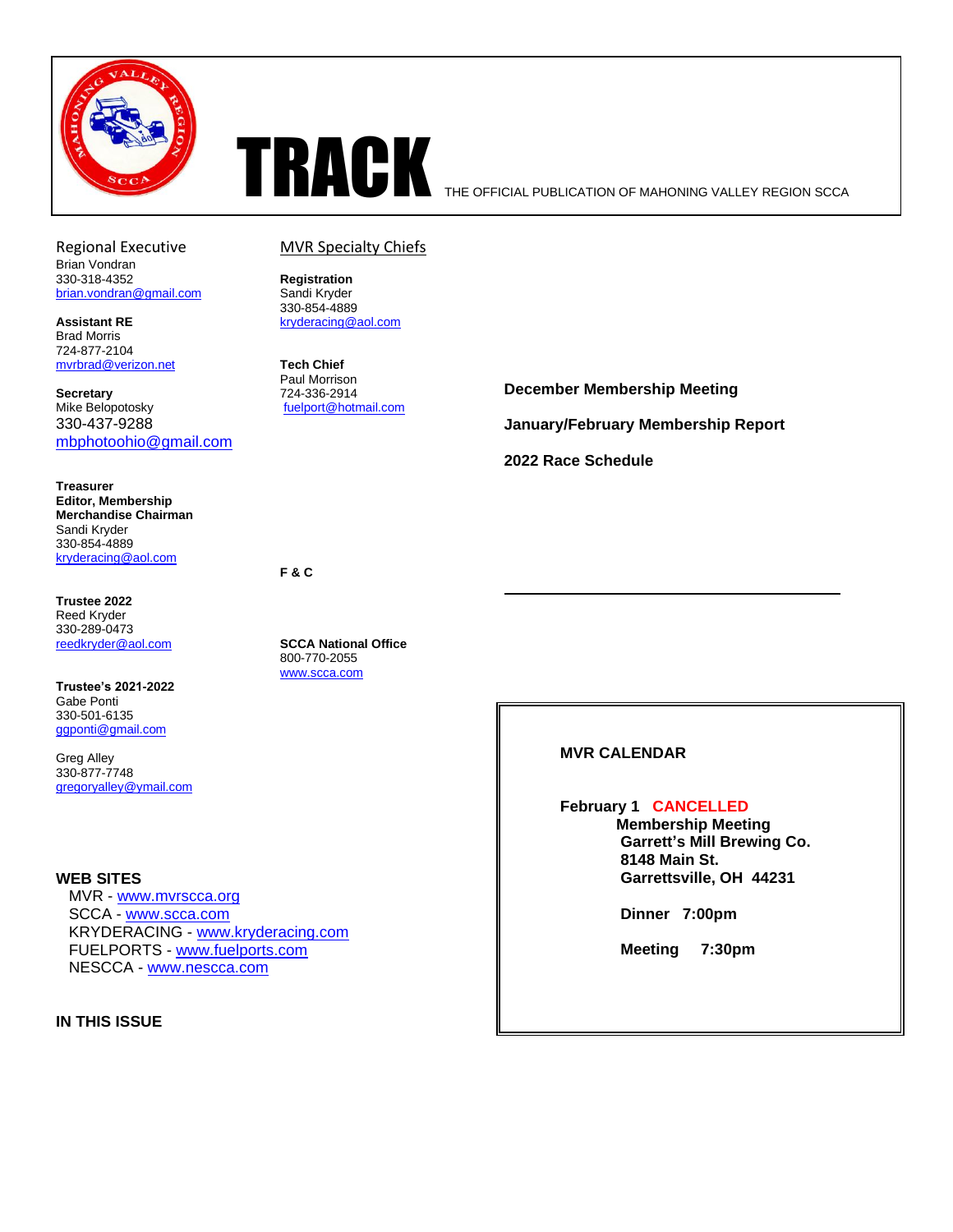## **Minutes from December 2021 MVR Meeting**

- In person at Garrett's Mill & Brewing Company
- Attendees Included: Brian Vondran, Reed & Sandi Kryder, Mike & Susan Belopotosky, Greg & Kathy Alley.

## **Meeting called to order by Brian Vondran.**

#### **Minutes from previous meeting**

• Previous Minutes as posted in Track were approved, Sandi motioned to approve and Reed second, all agreed.

### **Treasurer's report**

• Sandi report was waived, Mike motioned to waive and Greg to second, all agreed.

### **Old Business**

• Golden Harvest race debrief from Brian.

### **New Business**

• MVR Regional Race at Nelsons is scheduled for May 28<sup>th</sup> & 29<sup>th</sup>. We are seeking a fun name for this event, so please submit any that you have.

Regional elections have been pushed back until more attendance at our meetings.

### **Meeting Closure--**

Reed motioned to close month meeting, Greg second and all approved.

## **January/February Membership Report**

Greg Grucella, Jim S. Royal and Hamza Salman need to renew their memberships.

January Renewals

Greg Brockway Chris Dercole Constantin Gheorghe

February Renewals

Roger Cox Colton Kaisk Ken mast Dan & Tara Michels Scott & Susan Nutter Dillon Pifer

Happy Birthday Wishes to:

| 1/30    |
|---------|
| 1/17    |
| $1 - 2$ |
| 1/1     |
| 1/21    |
| 2/18    |
| 2/18    |
| 2/14    |
| 2/18    |
| 2/12    |
| 2/16    |
| 2/16    |
| 2/4     |
| 2/23    |
| 2/27    |
| 2/28    |
|         |